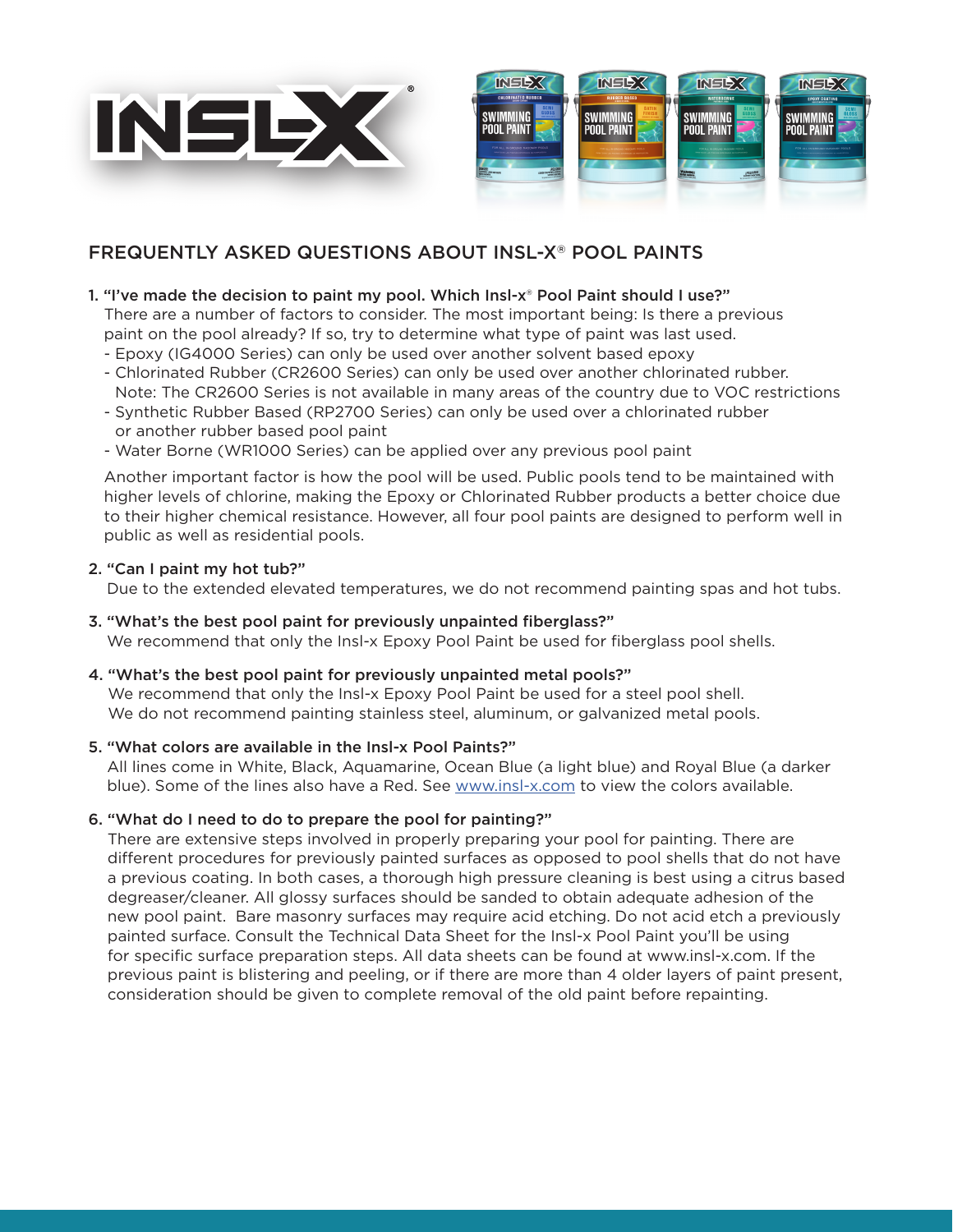## 7. "Why is abrasive sanding necessary?"

In order to assure excellent adhesion of the new paint to the old, some abrasion is necessary to create a slight profile. The degree of abrasion (grit size) is dependant on the type of paint being used and the type of paint you're going over. Remember, fully cured pool paints are hard & slick. However, sanding in between newly applied coats of pool paint is not required.

#### 8. "How many coats of paint should I apply?"

Always apply two coats of paint to ensure complete sealing of the substrate or the previous coating.

## 9. "How much paint will it take for two coats of Insl-x Pool Paint?"

First, calculate the total square footage of surface area to be painted. Remember, this is not simply the length of the pool times the width. (Insl-x Technical Service can assist with making these calculations, if necessary.) Pool paint applied directly to a masonry substrate may require a spread rate of 250-300 sq. ft. per gallon. Repaints and the second coats of two coat applications will require 350-400 sq. ft. per gallon.

Example: A 30' x 10' rectangular shaped pool with an average depth of 5' will have about 730 sq. ft. of paintable surface area. If a previous coating is present, each coat should take about 2 gallons of pool paint or 4 total gallons for two coats.

## 10. "Can I spray the Insl-x Pool Paint?"

Yes, any of the pool paints can be sprayed, rolled or brushed. If spraying, we recommend backrolling to ensure a consistent film build.

## 11. "How much time do I have to apply the Epoxy Pool Paint?"

The Insl-x Epoxy Pool Paint is a two-component material, requiring equal parts of a Base A component and a Part B activator. These components must be thoroughly stirred up and then combined and mixed with a mixing blade attached to a drill. Once mixed and allowed to "sweat in" for 30 minutes, you have about 6-8 hours of "pot life" at ambient temperatures in order to apply the epoxy before it starts to thicken and turn solid. So make sure to only mix up as much paint as can be applied in that time frame.

# 12. "The instructions say not to paint in direct sun. This is tough to avoid!"

Yes, we agree. The east wall of your pool can be painted in the morning while that wall casts a shadow and the west wall can be painted in the late afternoon. In the other areas of the pool, do the best you can. Always apply Insl-x Pool Paints in temperatures between 50°F and 85°F.

#### 13. "How long do I have to wait between coats?"

Assuming ambient temperatures (70-80°F), the Epoxy and Water Borne Pool Paint can be recoated in approximately 4-6 hours. The Chlorinated Rubber Pool Paint and the Synthetic Rubber Based Pool Paint both require 24 hours before recoating.

# 14. "OK., the paint is on! When can I refill my pool?"

Be patient! Allow at least 7 days after the final applied coat before filling the pool with water. 10-14 days for indoor pools. Provide forced air flow by using fans to circulate air in the pool. This is especially important in the deep end of an indoor pool, where solvent vapors from the pool paint will collect and slow final curing.

#### 15. "What if it rains within the 7 days?"

If this happens, pump the water out of the bottom of the pool as soon as you safely can. As long as the pool paint has at least a day to dry before getting hit by rain, it should be fine. Just don't let it sit under any water for any longer than necessary. Important: Do Not cover the pool with a tarp to protect it from the rain. This does more harm than good by trapping solvent in the paint and not allowing the paint to cure properly.